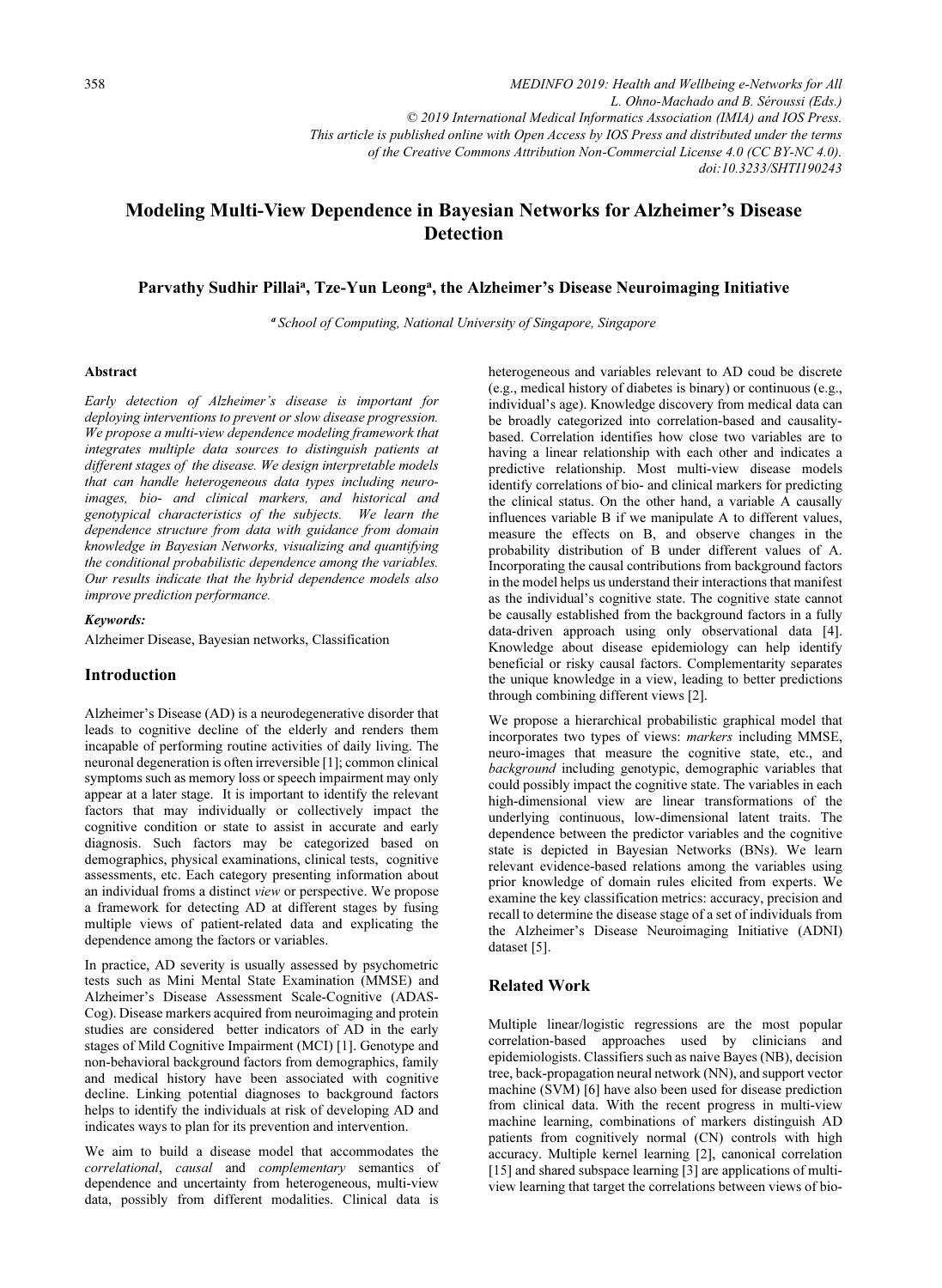or clinical markers. These methods treat all views uniformly as results of the clinical state.

To identify risky/beneficial factors from background views, it is necessary to understand how changes in the variables affect the clinical state. Previous studies that explore associations between background factors and diseases are mostly hypothesis-driven; the validity of a hypothesis is tested with the available data. Structural equation models and dynamic causal networks [8] operate on causal assumptions given by domain experts about the disease. However, since the data may be from different sources, it is hard to include all the assumptions that may be valid in one source but not in another. Also, those relationships that are not included a priori are possibly missed.

Jin et al. [9] analyzed 16 multimodal features from ADNI, including age, sex, education, hippocampal volume, 2 average Positron Emission Tomography intensity measures, 7 Single Nucleotide Polymorphisms (SNP), MMSE and ADAS-Cog for cognitive score prediction in a BN. They included the notion of causality in determining the conditional probabilsitic dependence. However, feature or variable selection was done manually and solely based on domain knowledge, without considering other potentially important markers from the corresponding modalities. Hence, they do not address correlations among the variables within a modality.

# Methods

A Bayesian Network (BN) is a probabilistic model that consists of two parts: a graphical model visualizing the dependencies among the variables and a probability model quantifying the dependencies. Learning the structure of a BN is done either purely from domain knowledge or the dependencies learnt from the data or a combination of both.

We learn probabilistic dependence models from multi-view clinical data using a hybrid approach i.e., score-based BN structure learning [9] guided by inputs from experts about the direction of dependencies. We adopt the prior knowledge of a causal approach in which genetic variables like SNPs and demographic variables such as age and sex are fixed before other variables and are not influenced by them. We assume that i) the markers assume certain values as manifestations of the clinical status and ii) non-behavioral background variables may influence the occurrence of AD and not vice-versa. We use a multi-level BN [10] to simulate this hypothetical data generation hierarchy: background traits ⇒ cognitive state ⇒ marker measures. We summarize the procedure to learn the dependency model, i.e., the BN of multi-view data in Figure 1.



Figure 1. Modeling multi-view dependence via BN integration

We consider a supervised setting, where  $X^{(1)}$ , ...,  $X^{(M_{mark})}$ represent the multi-view markers,  $\mathbf{B}^{(1)} \dots \mathbf{B}^{(M_{bg})}$ , the background views and  $Y$  the response variable, i.e., clinical

status of AD, the intermediate stage of Mild Cognitive Impairment (MCI) or normal controls (NC).  $M_{mark}$  is the number of marker views, while  $M_{bg}$  is the number of background views and  $N$  the number of subjects. We divide the variables in the dataset into mutually exclusive views based on their modality and the features they describe. The target variable, i.e., the clinical status of the subject is included in each view; it connects the background variables and the disease markers during view integration.

# Extracting abstractions of correlated variables

In using multi-view patient data, we face the 'curse of dimensionality', which results in complex models that overfit and are not very "interpretable". There is also the issue of multicollinearity among the variables within a view. We overcome these by abstracting out latent factors/traits from the variables which simultaneously explain their correlations and achieve dimensionality reduction. The latent factors are continuousvalued, follow a normal distribution with zero mean and unit covariance and, emulate a continuum: low to high, sick to healthy, etc. We use Bayesian matrix factorization (BMF) [14] to extract latent factors from continuous-valued views. We represent markers,  $X^{(j)}$ , and background variables,  $B^{(k)}$  as linear transformations of uncorrelated low-dimensional latent factors,  $\mathbf{Z}^{(j)}$  and  $\mathbf{U}^{(k)}$  with  $\mathbf{I}^{(j)}$  and  $\mathbf{I}^{(k)}$  numbers of latent factors respectively, as depicted in Equation 1.

$$
X_{pq}^{(j)} = \sum_{r=1}^{l^{(j)}} Z_{pr}^{(j)} V_{rq}^{(j)} + \varepsilon^{(j)}
$$
(1)

$$
\mathbf{Z}_p^{(j)} \sim \mathcal{N}_{l^{(j)}}\left(0, \mathbf{I}_{l^{(j)}}\right), V_q^{(j)} \sim \mathcal{N}(0,\: \boldsymbol{\lambda}_q^{(j)^2}), \: \boldsymbol{\epsilon}^{(j)} \sim \mathcal{N}(0,\: \sigma_q^{(j)^2})
$$

where  $V^{(j)}$  is the weight matrix and  $\varepsilon^{(j)}$  is the noise. Further, we specify a Gamma prior for the inverse variances,  $\sigma_q^{(j)^{-2}}$  of the noise term,  $\varepsilon^{(j)}$  i.e.,  $\sigma_q^{(j)^{-2}} \sim \text{Gamma}(\boldsymbol{a}_{\sigma}, \boldsymbol{b}_{\sigma})$ , where  $\boldsymbol{a}_{\sigma}, \boldsymbol{b}_{\sigma}$ are hyperparameters. The impact of each factor in  $\mathbf{Z}^{(j)}$  on the actual variables in  $X^{(j)}$  can be derived by inspecting  $V^{(j)}$ . The higher a variable weighs, higher is the corresponding factor's ability in capturing its correlations with other variables. Specifically, the variables with higher weights in a factor are interpreted as a cluster because they are similar due to their high correlations. To make the clusters interpretable, we need to reduce the number of variables with higher weights on many factors. Thus we apply sparsity constraints on the weights to have fewer non-zero weights and seggregate the strongest signals. We apply the constraint as a prior probability to the weight matrix. However, with the multiple heterogenenous views of data, our model needs to handle outliers and unknown sparsity structures of variables. For this we apply the horseshoe prior on the weight matrix,  $V^{(j)}$ , with a shrinkage parameter,  $\lambda_q^{(j)}$  ~ Half- Cauchy (0,1), that is robust at handling unknown sparsity and leaves out large outliers [12].

For categorical-valued views, we use multi-dimensional Item-Response Theory (IRT) models [16] to express the observed variables as resulting from continuous latent traits. For example, the probability of a person achieving a certain score in a test is a consequence of their ability, the test's difficulty and the discrimination power of a question. It is then possible to assume that individuals with the same ability answer a question correctly with a certain probability. Cognitive capability is an interpretation of this ability with respect to MMSE. IRT relates the latent ability,  $\theta_i$ , to the probability of getting the correct answer to a question through the Item Characteristic Curve (ICC). Difficulty,  $\delta_i$ , is practically the point on the ICC where the probability for answering correct is 50%, whereas, discrimination,  $\alpha_i$ , is the slope of the ICC. An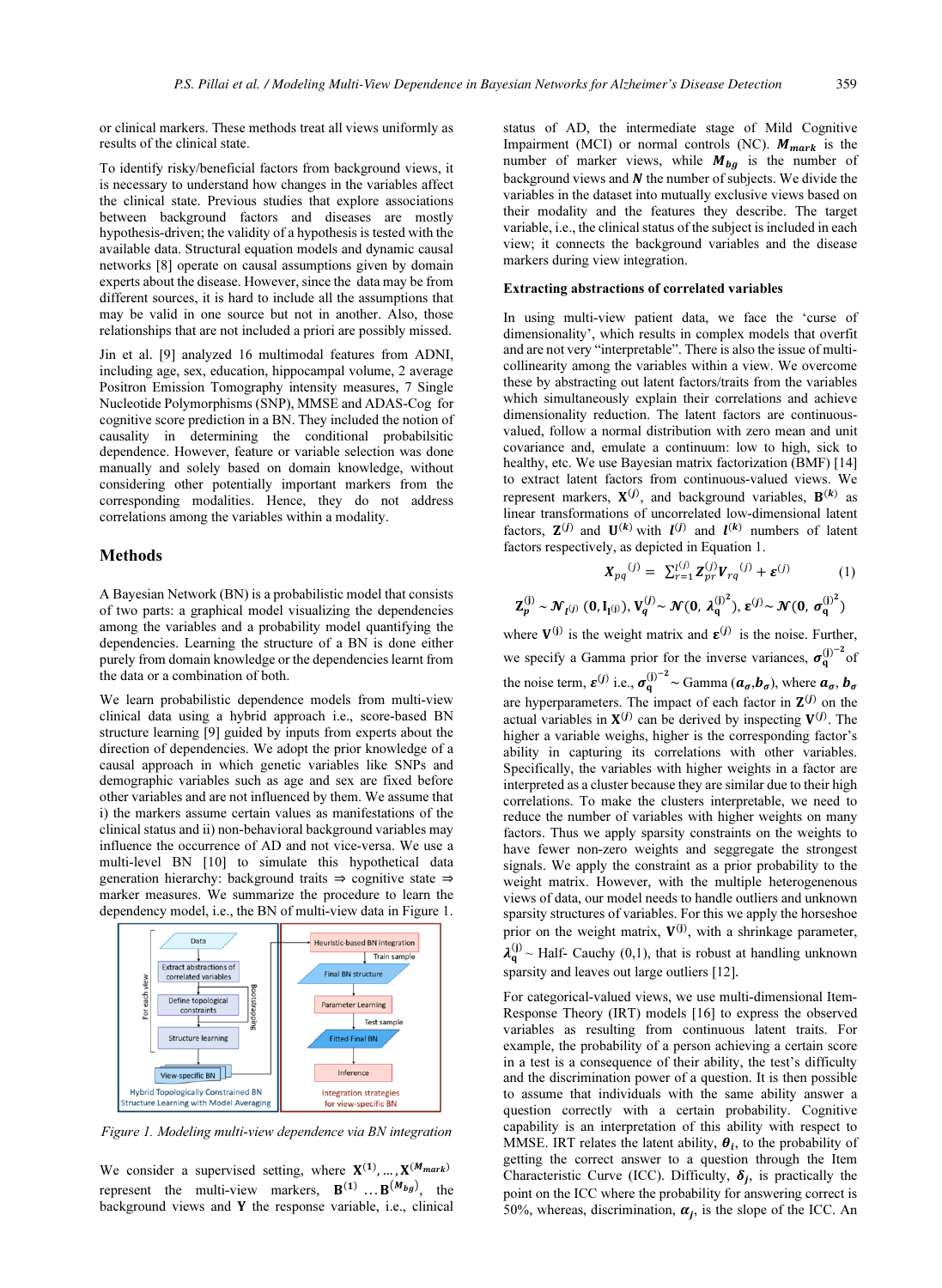ICC with a steep slope imparts sudden value jumps even for a small change in ability. This in turn implies that the particular question's discrimination power is very high. Meanwhile, if the item achieves a median (50%) probability at higher values of cognitive ability, the item is difficult. Equation 2 shows the probability of choosing the right option,  $j$ , for a question,  $i$ .

$$
P(\mathbf{X}_{ij} = 1 | \theta_i, \alpha_j, \delta_j) = \frac{\exp(\alpha_j(\theta_i - \delta_j))}{1 + \exp(\alpha_j(\theta_i - \delta_j))}
$$
(2)

where  $\theta_i \sim \mathcal{N}(0, 1)$ . For ordinal-valued views, where there are more than two possible values of responses, we use the Partial Credit Model (PCM). The above equations apply for both marker and background views.

### Learning the structure of dependence in a view

Directed edges in a BN represent the probabilistic dependence between variables, with the child node being conditionally dependent on the parent. Therefore, learning the structure of dependence among the latent factors from a view translates to learning the edges of the BN. However, as the number of variables in a view increases, an exhaustive search in the space of possible graph structures becomes infeasible. In clinical data, there my be many variables of interest in each view of different data types. We use the Conditional Gaussian BN (CGBN) framework [9] with multinomial and Gaussian distributions to model discrete and continuous nodes respectively. The discrete nodes are parameterized by conditional probability tables, with their values depending on their discrete parents. The mean of a continuous node is deduced as a linear regression of the continuous parents on each configuration of its discrete parents. Variance, however, depends only on the discrete parents. CGBN disallows discrete nodes with continuous parents. We incorporate the following techniques in the CGBN structure learning procedure to reduce the search space.

## Incorporating topological constraints

Certain constraints which represent either scientific laws, common sense, expert opinions, accumulated personal experiences, etc., help to build better structures. These are usually qualitative constraints and do not signify the strength of dependence between variables. Following the convention in Li and Leong [3], we define the domain constraints in Table 1. The values of demographic (e.g., "Age", "Sex") and genetic variables (e.g., SNPs) are fixed before other variables and are not influenced by them; these should be roots in the BN. On the contrary, the values of bio- or clinical markers are dependent on other variables and do not affect other variables; these should be leaves in the network. Older age is known to be linked to AD and hence there is a directed edge from "Age" to the clinical status. We also restrict edges from clinical status and latent markers to latent background and, latent markers to status.

Table 1. Types of topological constraints in a BN

| <b>Constraints</b> | <b>Description</b>                             |
|--------------------|------------------------------------------------|
| Roots              | Cannot be children of other nodes              |
| Leaves             | Cannot be parents of other nodes               |
| Known links        | Links that domain experts know exist           |
| Forbidden links    | Links that domain experts know don't exist     |
| Ordering           | Chronological or logical ordering of variables |

### BN structure learning with search space reduction

We achieve further search space reduction by trying to build edges only between variables that are correlated. For each node the candidate neighbors with a definitive correlation, we create the dependency structure of a view using a search and score algorithm. We use a greedy hill climbing strategy that searches for a possible distribution of edges, while trying to maximize the Bayesian information criterion (BIC) score [10]. BIC measures the goodness of fit of the structure given the data, but also penalizes complicated structures with many parameters to learn. The search begins from an empty graph. At each step, the greedy algorithm performs an edge operation (adds, deletes or reverses a directed edge) that increases BIC maximally.

#### Model averaging

We use the bootstrap approach to assess the confidence of network structures learnt from a few hundreds of instances. Accuracy is a measure of confidence on the presence of an edge and its direction in the BN structure [9]. For a number of iterations, the algorithm re-samples the same number of instances,  $N$  as the dataset,  $D$ , with replacement. It further learns the network structure from this re-sampled dataset. The structures resulting from each iteration are averaged to help identify the nodes and edges which appear in at least half of them. We use only those edges which have edge strengths more than 0.5 and probability of edge direction more than 0.5. The edge strength signifies the confidence on the direct dependence relationship between two nodes and is estimated as its empirical frequency over the set of networks learned from bootstrap samples. The probability of the edge direction is computed conditional on the edge being present in the network.

#### Integration of multiple views

We learn the dependence model of the multi-view data by selectively combining nodes and edges from the view-specific BNs. In the second phase of structure learning, edges between latent variables from different views are established. From each view-specific BN, we segregate the nodes that form the Markov blanket (MB) of the clinical status node. The set of children, parents, and spouses of the node  $X$  is its MB [9]. In a BN, a variable is conditionally independent of all the other variables given its MB. Since the bootstrap approach iterates a number of times while resampling of the training data with replacement, we have as many candidate structures as there are iterations. If the edge between nodes  $X$  and  $Y$  is not present in any of the candidates, the edge strength of  $E_{X,Y}$  is 0. If it appears in all the candidates, the strength is 1. Since the edge strength,  $\Gamma$  is a positive value between 0 and 1, it can be regarded as a probability of the validity of the edge in the BN, i.e.,  $\Gamma_{E_{XY}} =$  $\frac{|E_{X,Y}|}{E_{\text{eractions}}}$ . Thus, we follow a Bayesian approach with only the  $n_{iterations}$ 

MB nodes from view-specific BNs and edges across views to be learned afresh with a default uniform prior and edges within views learned with a prior probability.

# Parameter learning and inference

We learn the parameters of the integrated BN structure through maximum likelihood estimation with Laplace smoothing over the  $n_{train}$  training samples. We compute the predictions of the clinical status by averaging likelihood weighting simulations. The predicted value is the one with the highest conditional probability for a discrete target, and the highest expected value of the conditional distribution for a continuous target.

### Experiments

Data: We work with a dataset of 589 subjects from ADNI which includes their background variables: demographic  $(4)$ , genotypic (SNP~900) and medical history (25), and markers: grey matter volumes from baseline MRI (90), and cognitive measures: Mini Mental State Examination (MMSE) and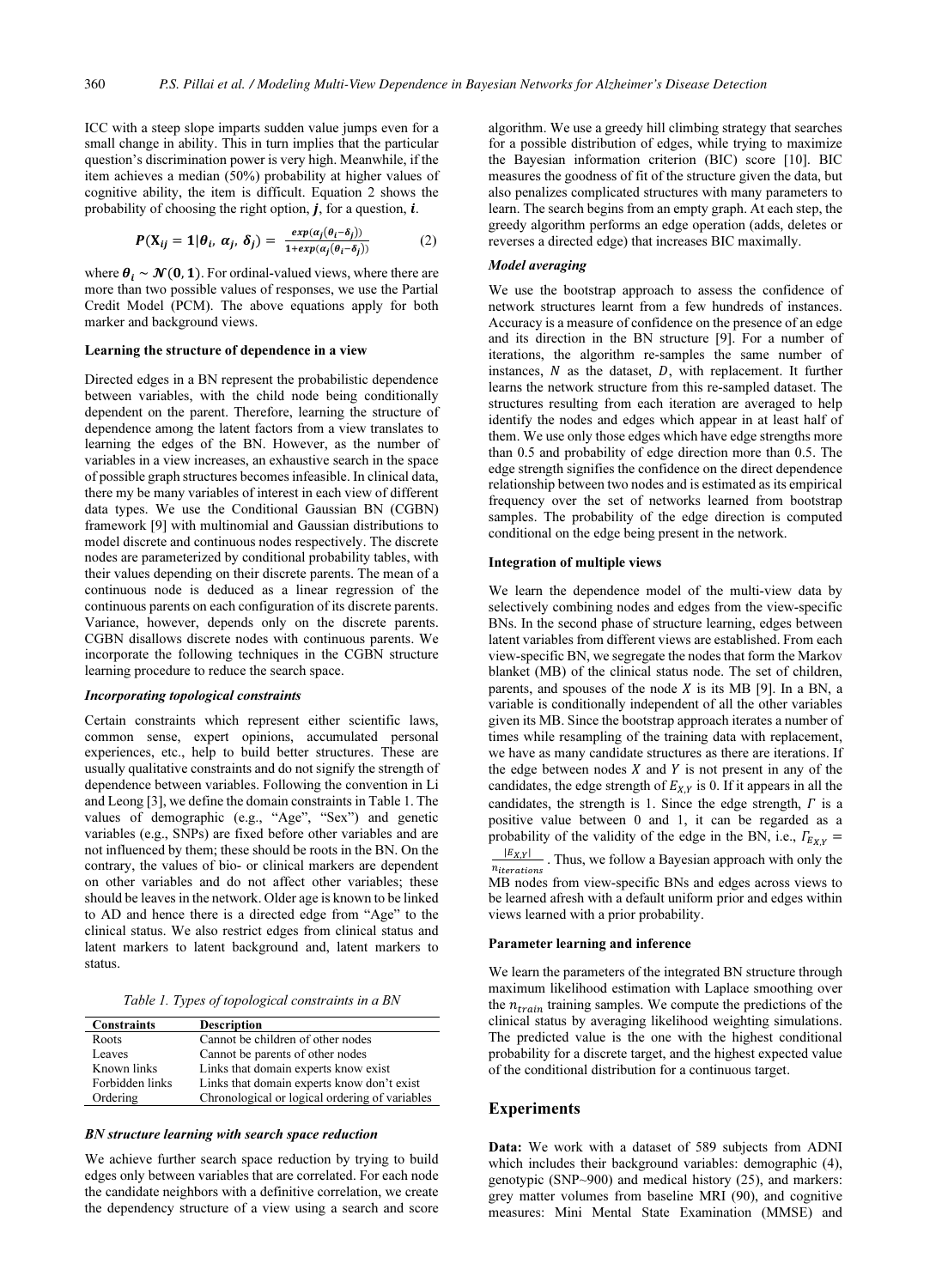Clinical Status (AD/MCI/CN). Table 2 shows the demographics of the subjects included in our study.

Setup: We use the Stan probabilistic programming language to build view-specific abstractions and decide on the dimensions through multiple cross-validations [14]. We build and represent the BNs programmatically using the bnlearn R-package [9]. The integrated BN is used to predict the clinical status (2- AD, 1-MCI and 0-CN). For all the classification problems, we learn one BN structure per view with disease status as the target variable. This is followed by structure and parameter learning for the integrated BN for different view combinations. We report the performance of all models averaged over 5-fold cross validations. We evaluate the classification of a concatenated data vector comprising data from the three modalities, viewing it as a baseline study.

Table 2. Subject Demography

|             | $AD (n = 128)$<br>66 M, 62 F |           | $MCI(n = 287)$<br>179 M, 108 F |           | $CN (n = 174)$<br>98 M, 76 F |           |
|-------------|------------------------------|-----------|--------------------------------|-----------|------------------------------|-----------|
|             | Mean                         | Range     | Mean                           | Range     | Mean                         | Range     |
| Age         | 75.4                         | 58.4-     | 75.3                           | $55.1 -$  | 75.2                         | $62-$     |
|             | $(\pm 7.3)$                  | 87.7      | $(\pm 7.2)$                    | 88.8      | $(\pm 5.2)$                  | 84.7      |
| <b>MMSE</b> | 23.77                        | $20 - 26$ | 27.12                          | $24 - 30$ | 29.04                        | $25 - 30$ |
|             | $(\pm 1.9)$                  |           | $(\pm 1.6)$                    |           | $(\pm 1.2)$                  |           |

Assumptions: We learn view-specific BNs using only the constraints that apply to the variables within. As the disease state is a categoric variable in classification, we discretize its possible parent variables such as "Age", "Years of education" according to the rules of CGBN. Only views with more than 5 variables are subject to the extraction of low-dimensional abstractions. We use a subset of SNPs (~900) as previously reported in [3]. Each SNP is matched to the gene/s located within a distance of 20kb. We learn a latent score for each gene per person using PCMs and use these for further processing.

### Results

BMF captures the dense correlations among 90 regions of interest (RoI) captured into 25 latent factors. Figure 2 depicts the weights of the top 10 features (y axis) on the 25 factors, with longer bars indicating higher absolute weight in the corresponding color-coded factor. Left Amygdala has the longest bar, and hence the highest absolute weight. The latent factors are interpreted based on the hemisphere, lobe and area of the brain surface where the constituent RoI belongs. In Figure 3, the discrimination and difficulty parameters of the ICC for MMSE questions are elaborated in the left and right subplots. The five most discriminating questions are related to attention in computing alphabets in a series (MMO, MMR, MMW), language (MMWATCH), reading (MMREAD) and orientation (MMSTATE) while the five most difficult questions are alphabets in a series (MMD, MMO, MMR), orientation (MMONFLR) and immediate recall (MMTREE).



Figure 2. RoIs with highest absolute weights on factors

Table 3 shows the genes abstracted from their corresponding SNPs and factored brain RoIs that report the 5 highest

associations with AD (p-values  $\leq$  0.05). Table 4 compares the performance of our approach for the multiclass classification of AD vs. MCI vs. CN with the baseline, single views, and the state-of-the-art classification for AD [7]. Figure 4 presents the integrated BN structure of demography and the abstractions from marker views of MRI, MMSE and background views of genes and medical history. The MRI factors are color-coded in navy, genes in yellow, clinical status (DX) in red, demographic variables in pink, medical history in ivory and MMSE in green.



Figure 3. Discrimination and difficulty of MMSE (low-high)

Table 3. Genes, Brain areas identified by our model as associated with AD

| Gene           | p-value | Brain Area         | p-value |
|----------------|---------|--------------------|---------|
| <b>APOE</b>    | < 0.01  | Left Hippocampal   | < 0.01  |
| TOMM40         | < 0.01  | Right Hippocampal  | < 0.01  |
| <b>SLC6A11</b> | < 0.01  | Left Amygdala      | < 0.01  |
| IL 16          | < 0.01  | Right Amygdala     | < 0.01  |
| FGD6           | .002    | Left Insula Medial | < 0.01  |

Table 4. Key performance metrics for classifying AD/MCI/CN

| Study/Data      | Accuracy%          | Precision      | Recall         |
|-----------------|--------------------|----------------|----------------|
| MMSE            | 71.7               | 0.58           | 0.91           |
| <b>Baseline</b> | 59.44              | 0.64           | 0.58           |
| (Our work)      | 80.18 $(\pm 8.89)$ | $0.73(\pm.06)$ | $0.68(\pm.09)$ |
| [7] Used MRI,   | 72.9               | NA             | NΑ             |
| PET             |                    |                |                |

### Discussion

Most clinicians use only total MMSE scores to assess AD staging. This reports an accuracy of 71.7%. Our method achieves an accuracy of 80.18% along with a precision of 0.73 and a recall of 0.68. The reported measures are averaged over predictions of AD, MCI and HC subjects by the model. The performance of the baseline (vertical concatenation of views) is not very impressive due to the inclusion of more features compared to training samples, i.e., 'large p small n' that leads to model overfit. It underperforms grossly while working with 589 individuals and ~1030 features. The results in Table 4 show that our method fares better than the state-of-the-art approach to identify the stage of AD [7]. By categorizing the data views and defining edge directions, we are also able to visualize and interpret the model structure (refer to Figure 4). We notice that MRI factors are correctly modeled as interacting mostly through the disease variable and form a connected network. As we include only the variables from the Markov blanket (MB) of the disease variable, the less relevant ones are filtered out from each view due to the conditional independence property. The inclusion of the background features from genes, medical history and demography in the final BN in the MB of the clinical status variable (DX) implies that they are not